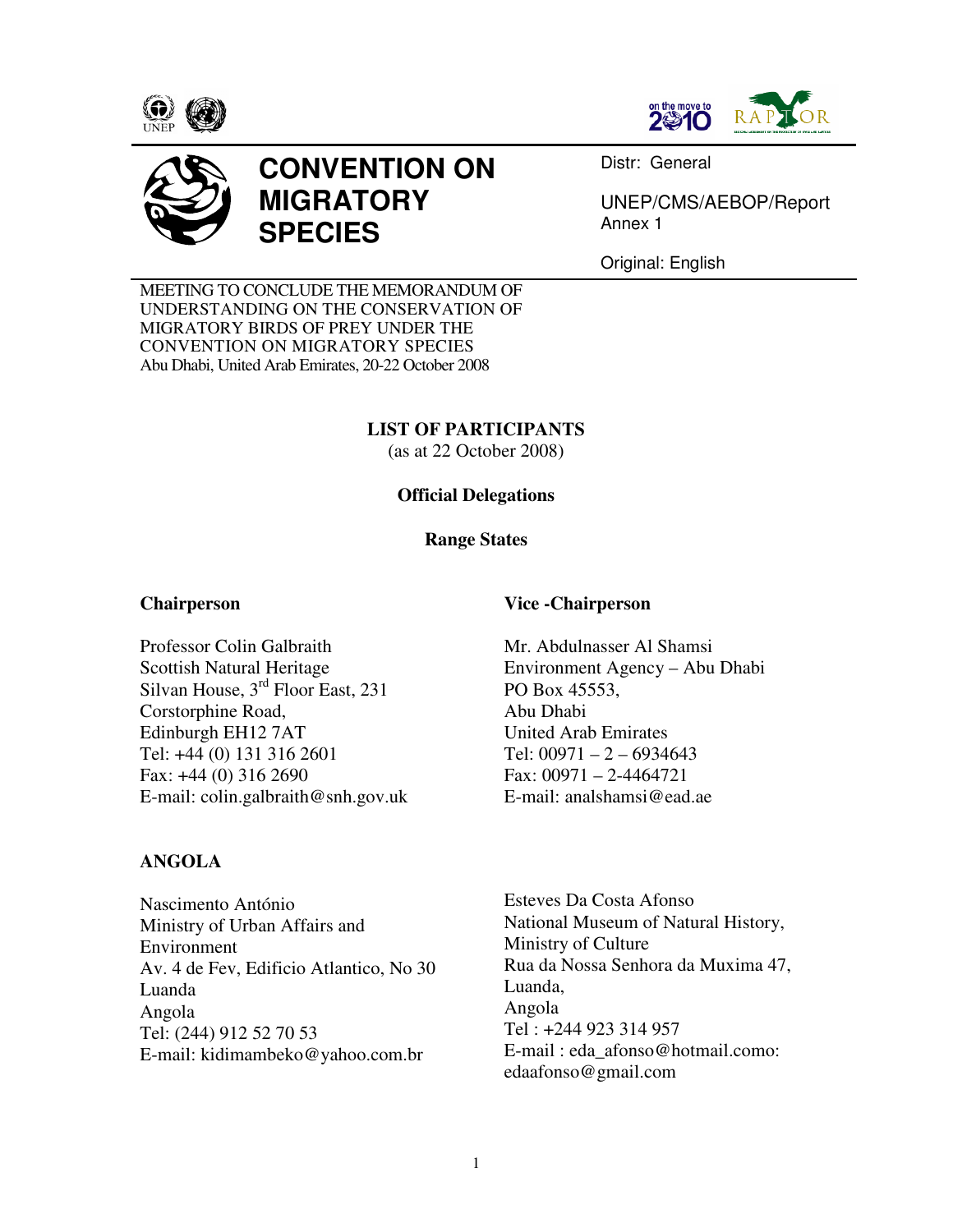## **ARMENIA**

Mr Samuel Amirkhanyav Ministry of Nature Protection, Governmental Bldg. N3, Yerevan, 0010, Republic of Armenia Tel: (37410) 585349 Fax : (37410) 585469 E-mail : interdpt@mnp.am; interdpt@rambler.ru

Dr Mikhayil Voskanov Ministry of Nature Protection Government Bldg. 3, Yerevan 0010, Republic of Armenia Tel: + (37410) 585469 Fax: + (37410) 585469; 583933 E-mail: interdpt@rambler.ru; interdpt.mnp.am

#### **BURUNDI**

Mr Adelin Ntungumburanye Directeur Général de l'Institut National pour l'Environnement et la Conservation de la Nature (INECN) Tel : +257 79 973 788 / +257 22 40 30 32 E-mail : inecndg@yahoo.fr

## **CHAD**

Mr. Hassane Idriss Mahamat Chef de Service de Sensibilisation d'Information, Direction des Parcs Nationaux des Réserves de Faune et de la Chasse BP 905 Ndjamema Chad Tel: (00235) 621 93 40/252 23 05 Fax: (00235) 252 29 47 E-mail: mhi1962@yahoo.fr

## **CROATIA**

Ms Ana Kobaslic Ministry of Culture, Nature Protection Directorate Runjaninova 2 10000 Zagreb Croatia Tel: +385 1 4866 125 Fax: +385 1 4866 100 E-mail: ana.kobaslic@min-kulture.hr

Dr Jelena Kralj Institute of Ornithology, Croatian Academy for Sciences and Arts Gundulićeva 24, HR-10000 Zagreb Croatia Tel: ++385 1 4825-401 Fax: ++385 1 4825-392 E-mail: zzo@hazu.hr

#### **CZECH REPUBLIC**

Dr Jiri Flousek Krkonose National Park and Biosphere Reserve Dobrovskeho 3 CZ-543 01 Vrchlabi Czech Republic Tel: +420/ 499 456 212 Fax: +420/ 499 422 095 E-mail: jflousek@krnap.cz

## **DEMOCRATIC REPUBLIC OF CONGO**

Dr Petrus Ndongala Viengele Conseiller du Ministre Ministère de l'Environnement, Conservation de la Nature et Tourisme République Démocratique du Congo Tel : 00243 81 98 12 445 E-mail : petrusviengele@yahoo.fr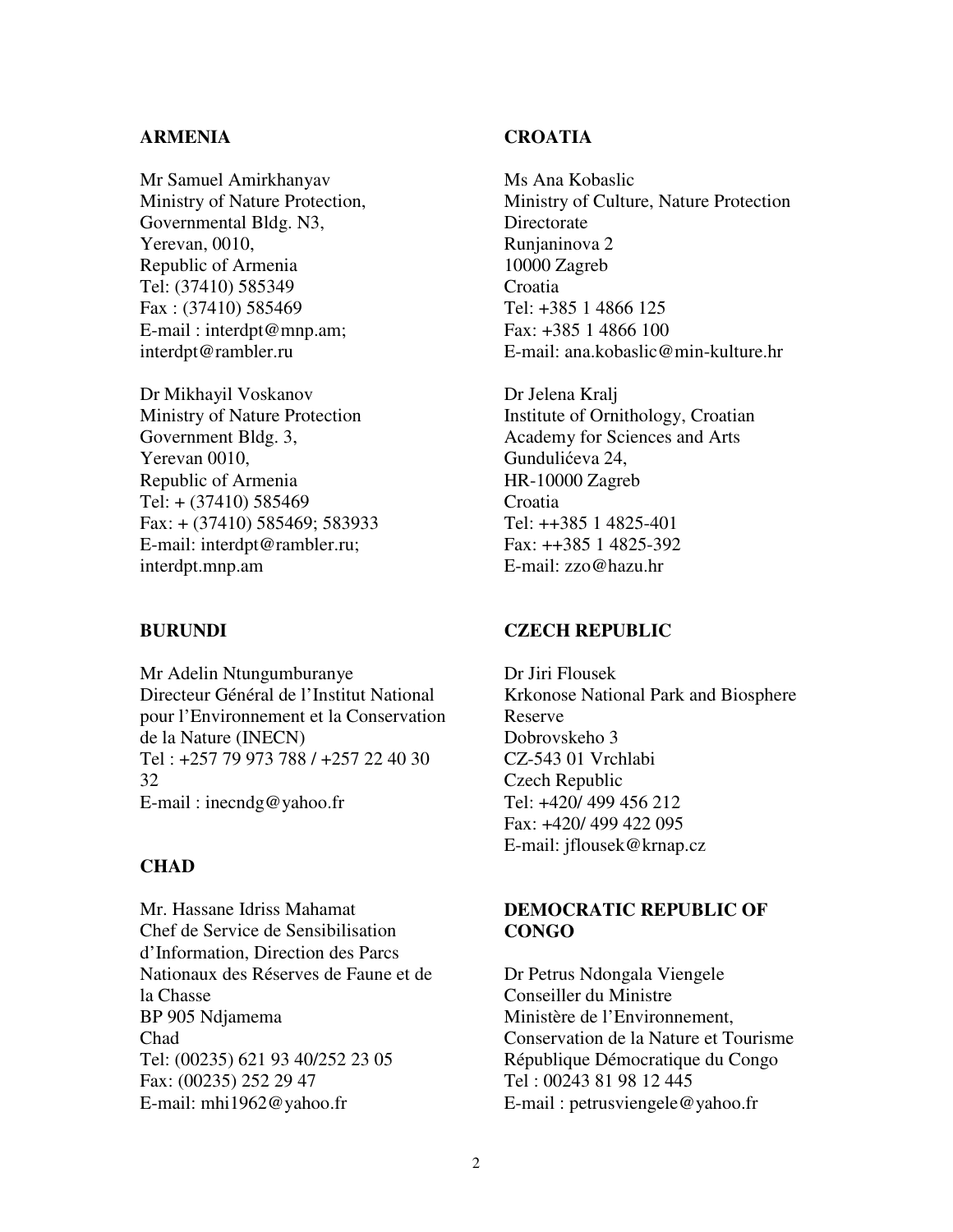## **DJIBOUTI**

Mr Houssein Abdillahi Rayaleh Councillor of the Minister Ministry of Housing, Urban affairs, Environment and Land Management P.O. Box 3088 Djibouti, Republic of Djibouti Tel: +253 35 26 67 Fax: +253 35 16 18 E-mail: rayalehoussein@yahoo.fr

### **EQUATORIAL GUINEA**

Santiago Biyang Mba Delegación Regional del Mº de Pesca y Medio Ambiente Santa-Cruz II (Bata), República de Guinea Ecuatorial Tel: (00240) 24-14-17 E-mail: santiagobiyang@yahoo.es

## **EUROPEAN COMMISSION**

Mr Paulo Paixão European Commission Avenue de Beaulieu, 5 1160 Brussels Belgium Tel : +32-2-2966940 Fax : +32-2-2990895 E-mail : paulo.domingospaixao@ec.europa.eu

#### **FINLAND**

Mr Heikki Korpelainen Ministry of the Environment PO Box 35, FI-00023 Government Finland Tel: +358503740247 Fax: +358916039364

#### E-mail: heikki.korpelainen@ymparisto.fi

#### **FRANCE**

Mme Marianne Courouble Chargée de mission « Dossiers internationaux et communautaires/ Présidence française de l'UE Ministère de l'Ecologie, de l'Energie, du Développement durable et de l'aménagement du territoire, DNP 20, Avenu de Segur 75302 Paris 07 SP, France Tel : +33 1 42 19 10 81 Fax : +33 1 42 19 19 79 E-mail : MARIANNE.COUROUBLE@DEVEL OPPEMENT-DURABLE.GOUV.FR

Dr Michel Perret Chef de Bureau Faune et Flore Sauvage DNP, Ministère de l'Ecologie, de l'Energie, du Développement durable et de l'aménagement du territoire 20, Avenue de Ségur 75302 Paris 07 SP France Tel : +33 1 42 19 18 69 Fax : +33 1 42 19 19 79 E-mail : MICHEL-M.PERRET@DEVELOPPEMENT-DURABLE.GOUV.FR

Mr Jean-Philippe Siblet Directeur-Adjoint Service du Patrimoine Naturel Muséum National d'Histoire Naturelle 36 rue Geoffroy Saint-Hilaire – Maison de Bufoon – CP 41 – 75231 Paris Cedex 05 Tel : 06.80.15.52.07 Fax : 01.41.79.80.11 E-mail : siblet@mnhn.fr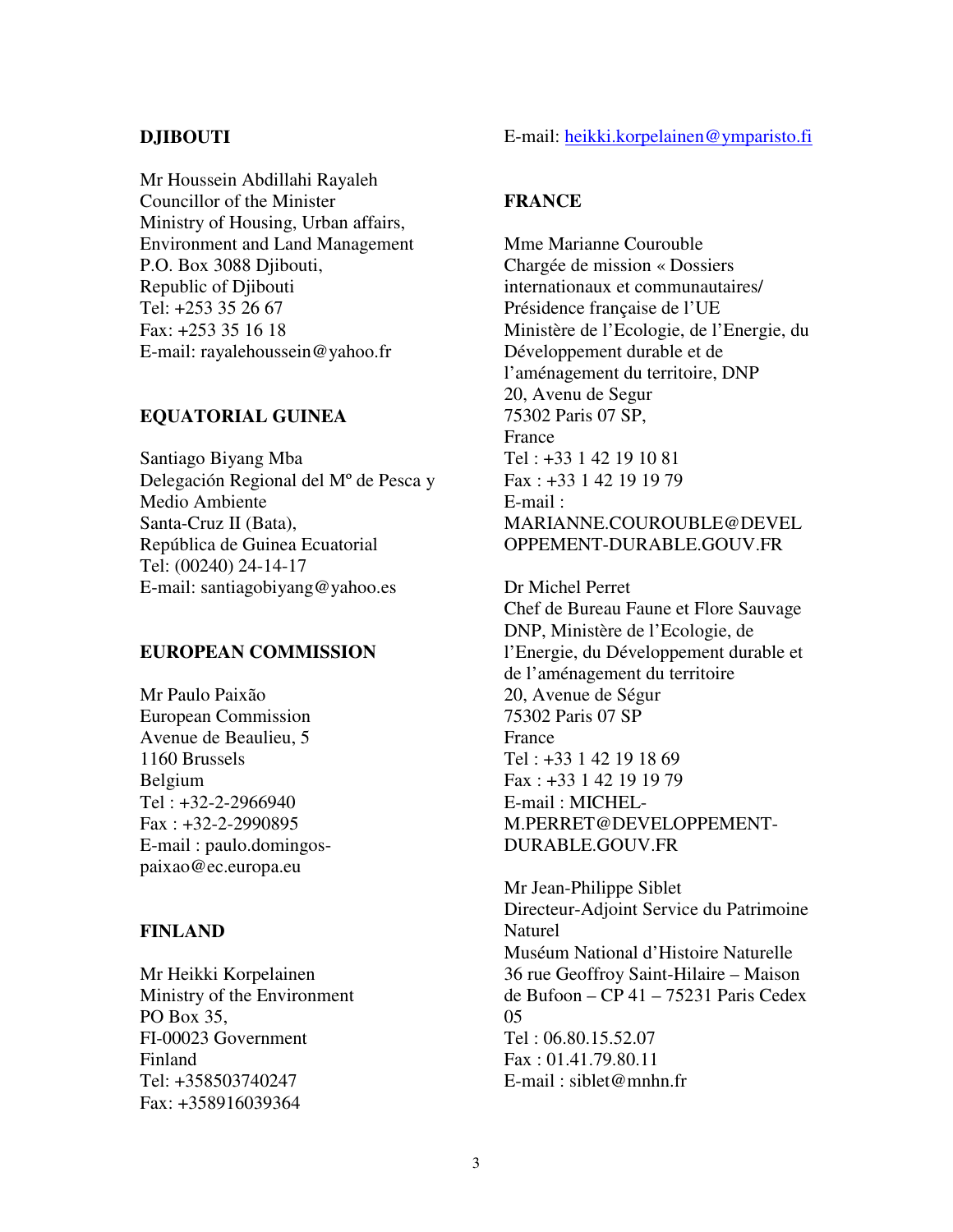## **GAMBIA**

Mr Mawdo Jallow Dept of Parks and Wildlife Management Department of Parks and Wildlife Management, Abuko Nature Reserve Tel: +220 4376973/2 E-mail: mawdoj@gmail.com

## **GERMANY**

Mr Edward Ragusch Federal Ministry for the Environment, Nature Conservation and Nuclear Safety Robert-Schuman-Platz 3 D-53175 Bonn Germany Tel: +49/228/99/305-2663 Fax: +49/228/99/305-2684 E-mail: edward.ragusch@bmu.bund.de

Mr Oliver Schall Federal Ministry for the Environment, Nature Conservation and Nuclear Safety Robert-Schuman-Platz 3 D-53175 Bonn Germany Tel: +49/228/99/305-2632 Fax: +49/228/99/305-2684 E-mail: oliver.schall@bmu.bund.de

#### **GHANA**

Prof. Dr. Alfred Apau Oteng-Yeboah Ghana Forestry Commission, Wildlife Division P.O. Box LG 55 Legon, Accra, Ghana Tel: +233 244 77 22 56 Fax: +233 21 77 76 55 E-mail: otengyeboah@yahoo.co.uk

## **GUINEA**

Mr Aboubacar Oulare Centre National de Gestion des Aires Protégées – Ministère du développement durable et de l'environnement BP 761 Conakry – République de Guinée Tel : +224 60 55 02 60 E-mail : oulare\_aboubacar@yahoo.fr

Mr Bakary Magassouba Centre National de Gestion des Aires Protégées (CENAGAP) BP 761 Ministère du Développement Durable et de l'Environnement République de Guinée Conakry Tel : +224 60 58 20 15 E-mail : magass56@yahoo.fr

#### **HUNGARY**

Mr László Haraszthy Hungarian Min. for Environment and Water Hungary 1011 Budapest F<sub>0</sub> utca 44-50 Tel:  $+ 3614573505$ ;  $+ 36145733$ 00 Fax: +36 1 200 88 80 ; +36 1 201 28 46 E-mail: haraszthy@mail.kvvm.hu; ijgyarto@mail.kvvm.hu

## **IRAQ**

Ms Thaera Hussein Ministry of Environment Tel: 00964-7901 798 755 E-mail: tha\_ini@yahoo.com

Dr Khalaf Al-Robaae Basrah University-Iraq Director Natural History Museum Natural History Museum PO. Box 432 Basrah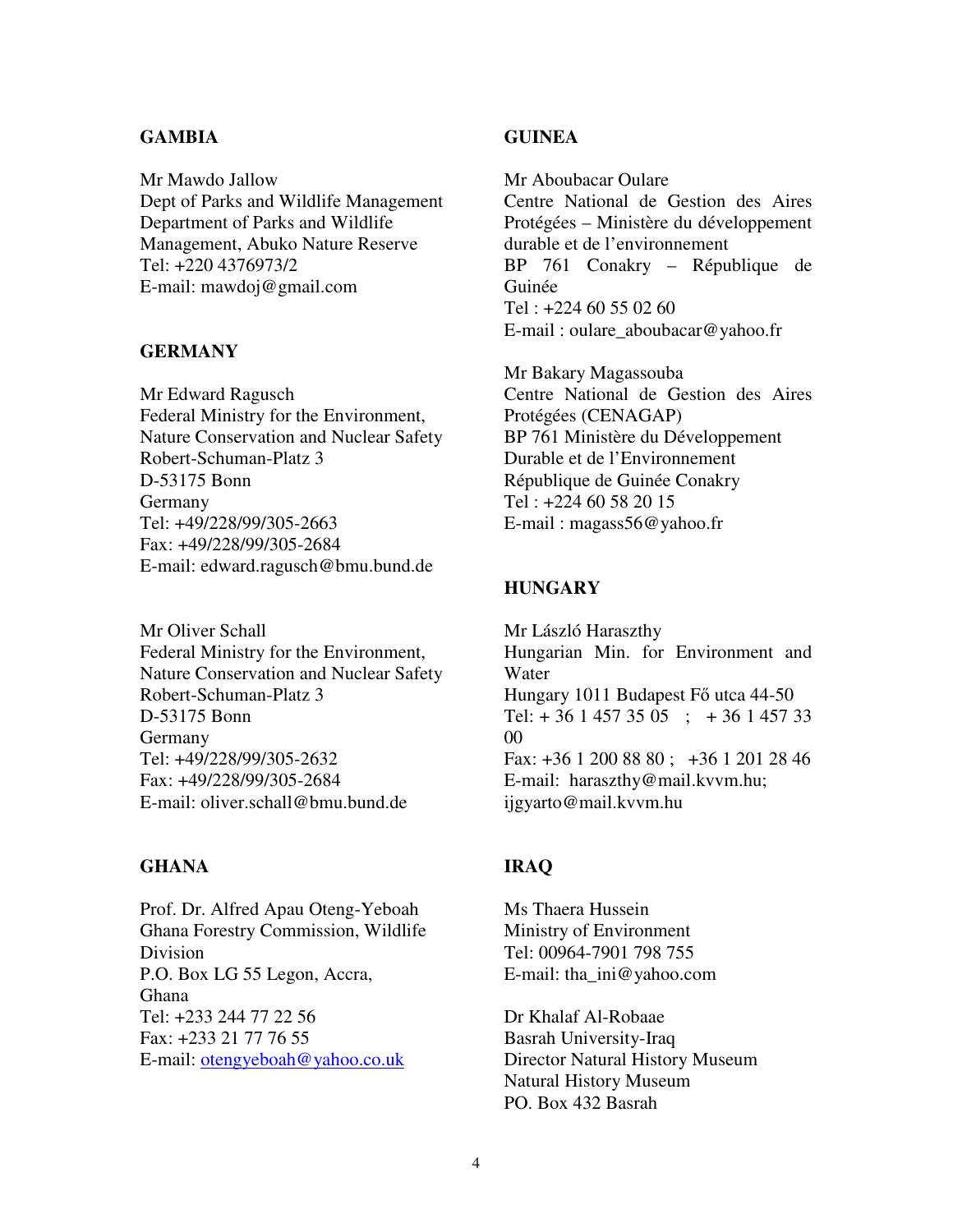Tel: +964 40610274 E-mail: alrobaae@yahoo.com

## **KENYA**

Dr James Njogu Kenya Wildlife Service P.O. Box 40241 – 00100 Nairobi, Kenya Tel: +254 20 600800 Fax: +254 20 603792 E-mail: jgichiah@kws.go.ke; conventions@kws.go.ke

Dr Charles Musyoki Mutua Kenya Wildlife Service P.O. Box 40241 – 00100, Nairobi Kenya Tel: +254 20 600800 Fax: +254 20 603792 E-mail: cmusyoki@kws.go.ke

# **LIBERIA**

James Coleman Environmental Protection Agency P.O. Box 4024 1000 Monrovia Liberia Tel: 231-077 217145 E-mail: jecoleman2@yahoo.com

# **MADAGASCAR**

Dr Lily Arison Rene de Roland Ministère de l'Environnement, des Forêts et du Tourisme Po Box 4113 ANTANANARIVO (101), Madagascar Tel: 0320232484 E-mail: lilyarison@yahoo.fr

Zipa Jean Hubert Directeur de Contrôle et de l'Amélioation de l'intégrité, Ministére de l »Environnement, des Forêts et du Tourisme Po Box 4113 ANTANANARIVO (101), Madagascar Tel: 032 40 545 84 E-mail: dcai@meeft.gov.mg

# **MALI**

Bourama Niagate Directeur du Parc National et Réserve de Biosphère de la Boucle du Baoulé Ministère Environnement et de l'assainissement/ Direction Parc National et Réserve de Biosphère Boucle du Baoulé BP 275 Bamako Mali Tel: 00(223) 222-24-98/ 223-646-14- 98/223 468-26-71 Fax: 00(223)223-36-96 E-mail: niagate@yahoo.fr

Baikoro Fofana Ingénieur des Eaux et Forêts/ Directeur National Adjoint Direction Nationale de la Conservation de la Nature BP 275 Bamako Mali Tel : (223) 223 36 95/96/97 Fax : (223) 223 36 96 E-mail : fbaikoro@yahoo.fr

# **MONGOLIA**

Mr. Tudevkhuu Gantulga State Secretary Ministry of Nature, Environment and Tourism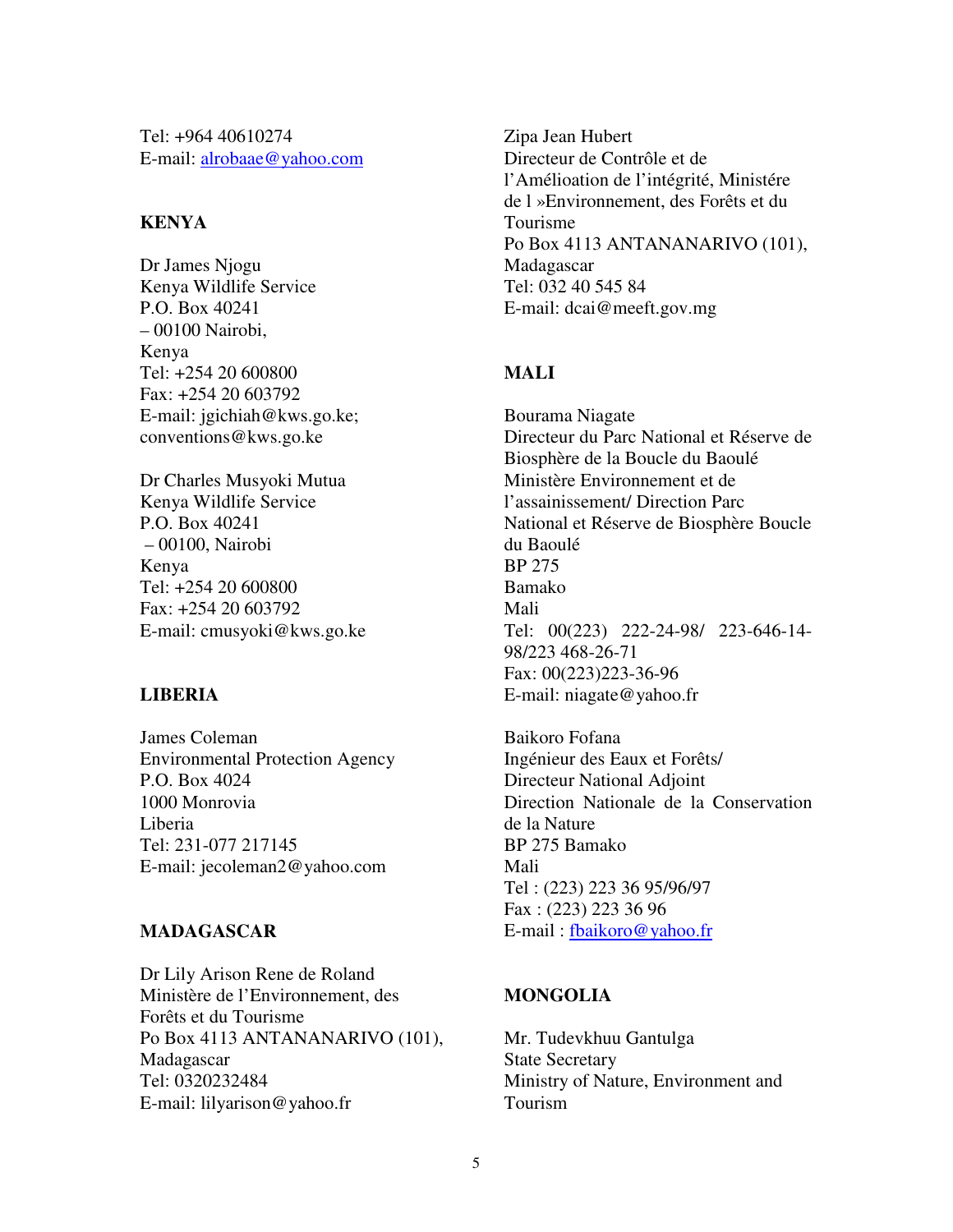Government Building-3, Baga-Toiruu-44 Ulaanbaatar-11 210610A Mongolia Tel: 976 11 263341 Fax: 976 11 321401 E-mail: mne@mongol.net

Ms Janchivlamdan Choikhand Director, International Cooperation Department, Ministry of Nature, Environment and Tourism Government Building-3, Baga-Toiruu-44 Ulaanbaatar-11 210610A Mongolia Tel +976-51-266197 Fax: +976-11-321401 E-mail: mne@mongol.net

## **MOROCCO**

Mr Abdellah El Mastour Chef du Service d'Aménagement des Parcs et Réserves Nat. Haut Commissariat aux Eaux et Forêts et à la lutte contre la désertification 3, Rue Harroun Arrachid-Agdal Rabat **Morocco** Tel : 00 212 37 67 42 69 Fax : 00 212 37 67 27 70 E-mail : elmastourabdellah@yahoo.fr

Mr Abdeljebbar Qninba Enseignant Chercheur Institut scientifique, Rabat Avenue Ibn Battouta, B.P. 703, 10106 Agdal, Rabat Morocco Tel: +212 37 77 45 43/ 49/ 50 Fax: +212 37 77 45 40 E-mail: qninba@israbat.ac.ma

# **NEPAL**

Mr Sherjang Karki Under Secretary International Law and Convention Division Ministry of Environment, Science and Technology Singh Durbar, Kathmandu, Nepal Tel: 0977-01-4211869 Fax: 0977-01-4211754 E-mail: sherjangkarki@hotmail.com

Mr Yogendra Prasad Pandeya Section Officer, Environment Division Ministry of Environment, Science and Technology Tel: 0977-01-4211661 Fax: 0977-01-4211754 E-mail: yogendra7@hotmail.com

#### **NETHERLANDS**

Mr Martin Lok Ministry of Agriculture, Nature and Food Quality – Nature Directorate PO Box 20401, 2500 EK Den Haag **Netherlands** Tel: +31-70-378 5215 Fax: +31-70-378 6146 E-mail: m.c.lok@minlnv.nl

#### **NORWAY**

Mr Øystein Størkersen Directorate for Nature Management No-7485 Trondheim Norway Tel: +47-73580500 Fax: +47-7358 0501 E-mail: oystein.storkersen@dirnat.no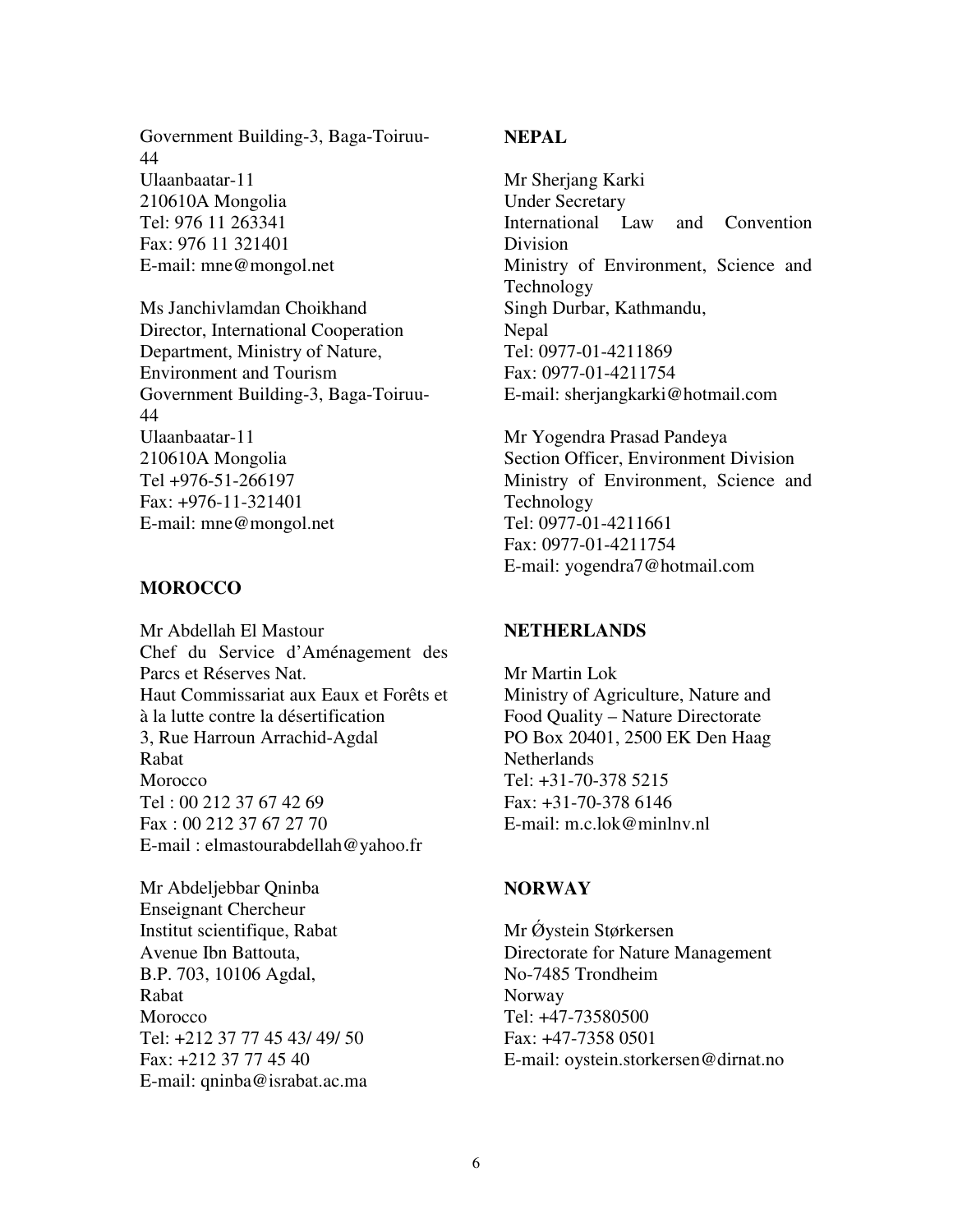## **REPUBLIC OF CONGO**

Jérôme Mokoko Dit Ikonga Directeur Adjoint WCS Programme Congo Wildlife Conservation Society, Congo Program BP 14537, Brazzaville République du Congo Tel : (242) 551 17 85 E-mail : jrmokoko@yahoo.fr

### **PAKISTAN**

Mr Khushnood Akhtar Lashari Ministry of Environment Secretary, Ministry of Environment, 3rd Floor, Local Government Complex, G-5/2, Islamabad, Pakistan Tel: 0092-51-9224579 Fax: 0092-51 9204126 E-mail: secretary@moenv.gov.pk

Mr Umeed Khalid National Council for Conservation of Wildlife (NCCW), Ministry of Environment NCCW, Building No. 14-D, 2nd Floor, F-8 Markaz, Islamabad, Pakistan Tel: 0092-51-9262270 Fax: 0092-51-9262270 E-mail: umeed\_khalid@yahoo.com

## **PORTUGAL**

Joâo Loureiro Instituto da Conservação da Natureza e da Biodiversidade (ICNB) Rua de Santa Marta, 55 1150-294 Lisboa Portugal

Tel : (+351) 21.3507900 ; mobile (+351) 962714657 Fax : (+351) 21.3507986 E-mail : loureiroj@icnb.pt

# **SAUDI ARABIA**

Mr Mohammed Ibrahim Al-Salamah The National Commission for Wildlife Conservation and Development Kingdom of Saudi Arabia Training Center for Natural Resources **Conservation** P.O. Box 61681 Riyadh 11575, Saudi Arabia Tel: 0096614415590 Fax: 0096614415590 E-mail: mssalamah@yahoo.com

Mr Mohammad Sulayem Advisor on International Cooperation The National Commission for Wildlife Conservation and Development P.O. Box 61681 Riyadh 11575, Saudi Arabia Tel: 00 966 1 4418413 Fax: 00 966 1 4418413 E-mail: msulayem2@yahoo.com

## **SENEGAL**

Demba Mamadou Ba Conseiller Technique Ministère de l'Environnement, de la Protection de la Nature, des Bassins de Rétention et des Lacs Artificiels Boite postale 4055 Building Administratif Dakar Sénégal Tel: 00 221 33 865 19 85/00 221 763224 16 Fax: 00 33 822 21 80/ 00 33 860 37 86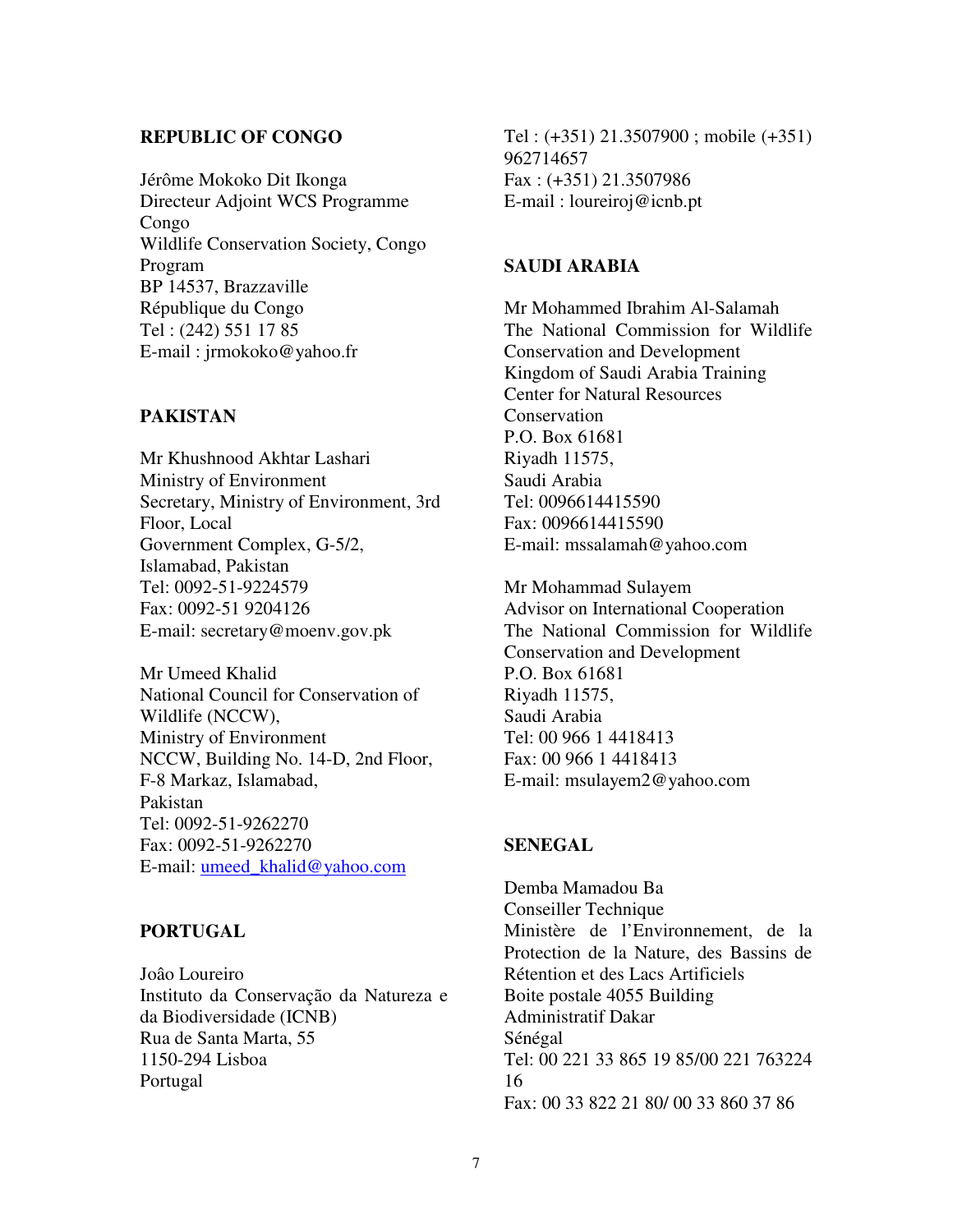E-mail:okapiba@yahoo.fr; okapiba@hotmail.com

## **SOUTH AFRICA**

Ms Paulina Maria Mbengashe Dept of Environmental Affairs and Tourism Private Bag X447, Pretoria 0001, South Africa Tel: 012 310 3707 Fax: 012 320 1714 E-mail: mmbengashe@deat.gov.za

## **SUDAN**

Mr Abdalla Khalifa Haroun Ishag Wildlife Conservation Gen Administration P.O Box 336-Khartoum Sudan Tel: 00249 912620808 Fax: 00249 183 261139 E-mail: wildlife\_sudan@yahoo.com

Mr Gamal El Din Adam El Bala Wildlife Conservation General Administration P.O Box 336-Khartoum Sudan Tel: 00249 912290341 Fax: 00249 183 261139 E-mail: wildlife\_sudan@yahoo.com

# **SWEDEN**

Mr. Peter Örn Principal Administrative Officer Swedish Environmental Protection Agency Naturvårdsverket S-106 48 Stockholm Sweden

Tel: 46-8-698 15 26 E-mail: peter.orn@naturvardsverket.se

Dr Peter Lindberg, PhD Senior Scientist University of Göteborg Box 463 SE 41390 Sweden Tel: +46 31 786 3642 Fax: +468 7020855 E-mail: peter.lindberg@zool.gu.se

## **SWITZERLAND**

Dr Olivier Biber Federal Office for the Environment BAFU/ FOEN, CH-3003 Bern Switzerland Tel: +41 31 323 0663 Fax: +41 31 324 75 79 E-mail: olivier.biber@bafu.admin.ch

# **TOGO**

Kotchikpa Okoumassou Direction de la Faune et de la Chasse (Ministère de l'Environnement et des Ressources Forestières) BP : 355 Lomé Togo Tel : 00 228 221 40 29 Fax : 00 228 221 40 29 E-mail : okoumdfc@yahoo.fr

Mr Tchaa Kao Direction de la Faune et de la Chasse (Ministère de l'Environnement et des Ressources Forestières) BP 355 Lomé Togo Tel : 00 228 221 40 29 Fax : 00 228 221 40 29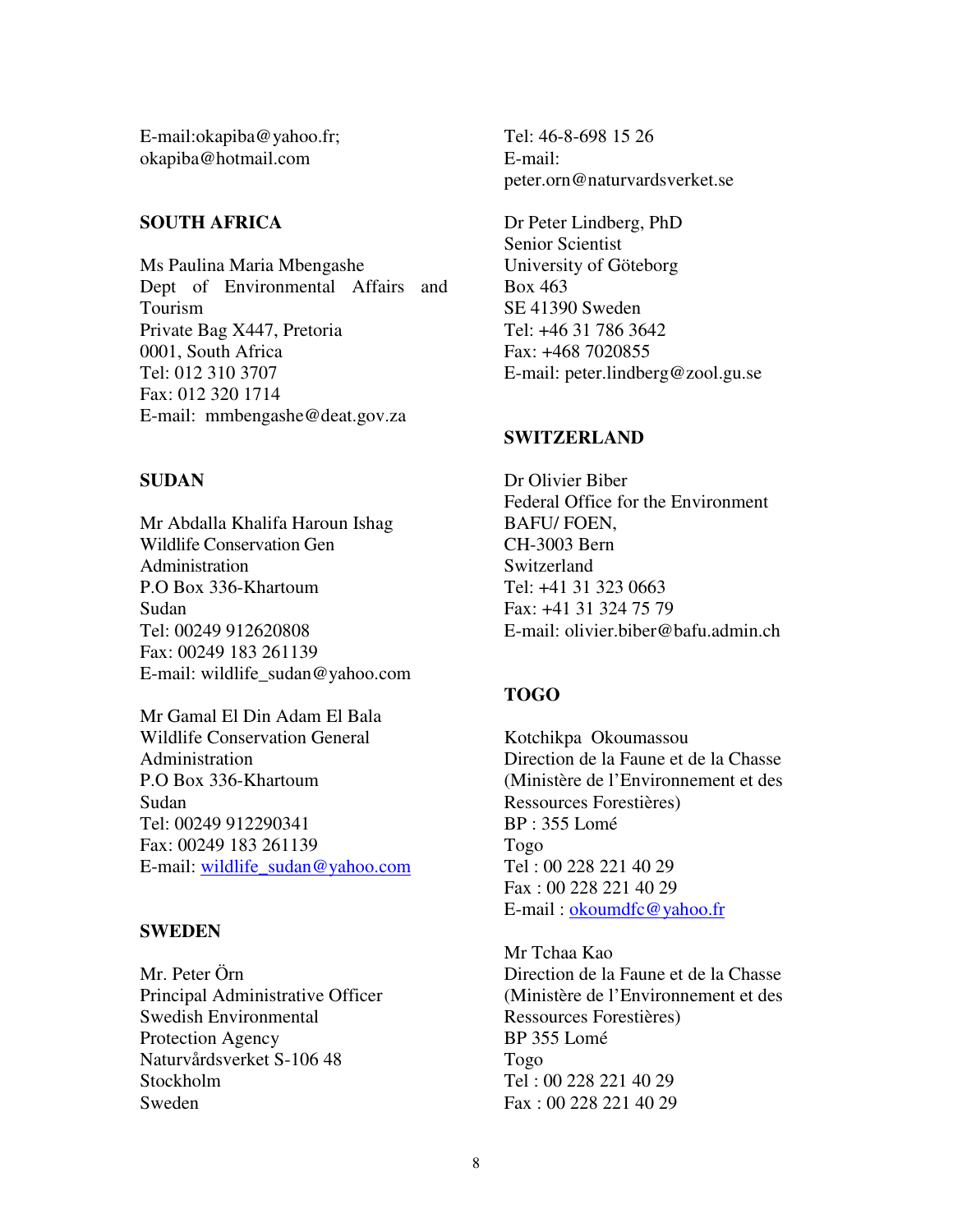E-mail : kaoetino@yahoo.fr

#### **TURKEY**

Mr Burak Tatar Ministry of Environment and Forestry Sogutozu Cad. No: 14/ E Kat: 16/ A Bestepe/ ANKARA TURKIYE Tel: +90 312 207 60 80 Fax: +90 312 287 11 78 E-mail: btatar@cevreorman.gov.tr

#### **TURKMENISTAN**

Mr Amanov Rejepgeldy Ministry of Nature Protection 744000, 102 Kemine str., Ashgabat, Turkmenistan Tel: (993 12) 35-43-17 Fax: (993 12) 39-31-84 E-mail: dovranyag@mail.ru

## **UNITED ARAB EMIRATES**

H.E. Dr Rashid bin Fahed Minister of Environment and Water United Arab Emirates

H.E. Majid Al Mansoori Secretary General -EAD Abu Dhabi Environment Agency – Abu Dhabi PO Box 45553, Abu Dhabi United Arab Emirates Tel: 00971 -2-6934606 Fax: 00971-2-6817357 E-mail: malmansouri@ead.ae

Mr. Abdulnasser Al Shamsi Environment Agency – Abu Dhabi PO Box 45553, Abu Dhabi

United Arab Emirates Tel:  $00971 - 2 - 6934643$ Fax: 00971 – 2-4464721 E-mail: analshamsi@ead.ae

Mr. Khalfan Alsuwaidi Environment Agency – Abu Dhabi PO Box 45553, Abu Dhabi United Arab Emirates Tel: 009712 693 4694 Fax: 009712 446 4721 E-mail: ksuwaidi@ead.ae

Mr. Sultan Abdolla Alwan Ministry of Environment and Water Abu Dhabi United Arab Emirates Tel: 00971 50 4874487

Mr Salim Javed Environment Agency – Abu Dhabi PO Box 45553, Abu Dhabi United Arab Emirates Tel:  $00971 - 2 - 6934711$ Fax: 00971 – 2-4464721 E-mail: sjaved@ead.ae

Mr. Engr. Mohammed Alihamdan Ministry of Environment and Water Abu Dhabi United Arab Emirates Tel: +971 50 4842122

Mr. Abdulrab Al Hemeri Fereral Enviromental Agency. Uinted Arab Emirates Email: aalhamiri@ead.ae

#### **UNITED KINGDOM**

Mr John Clorley Department for Environment, Food and Rural Affairs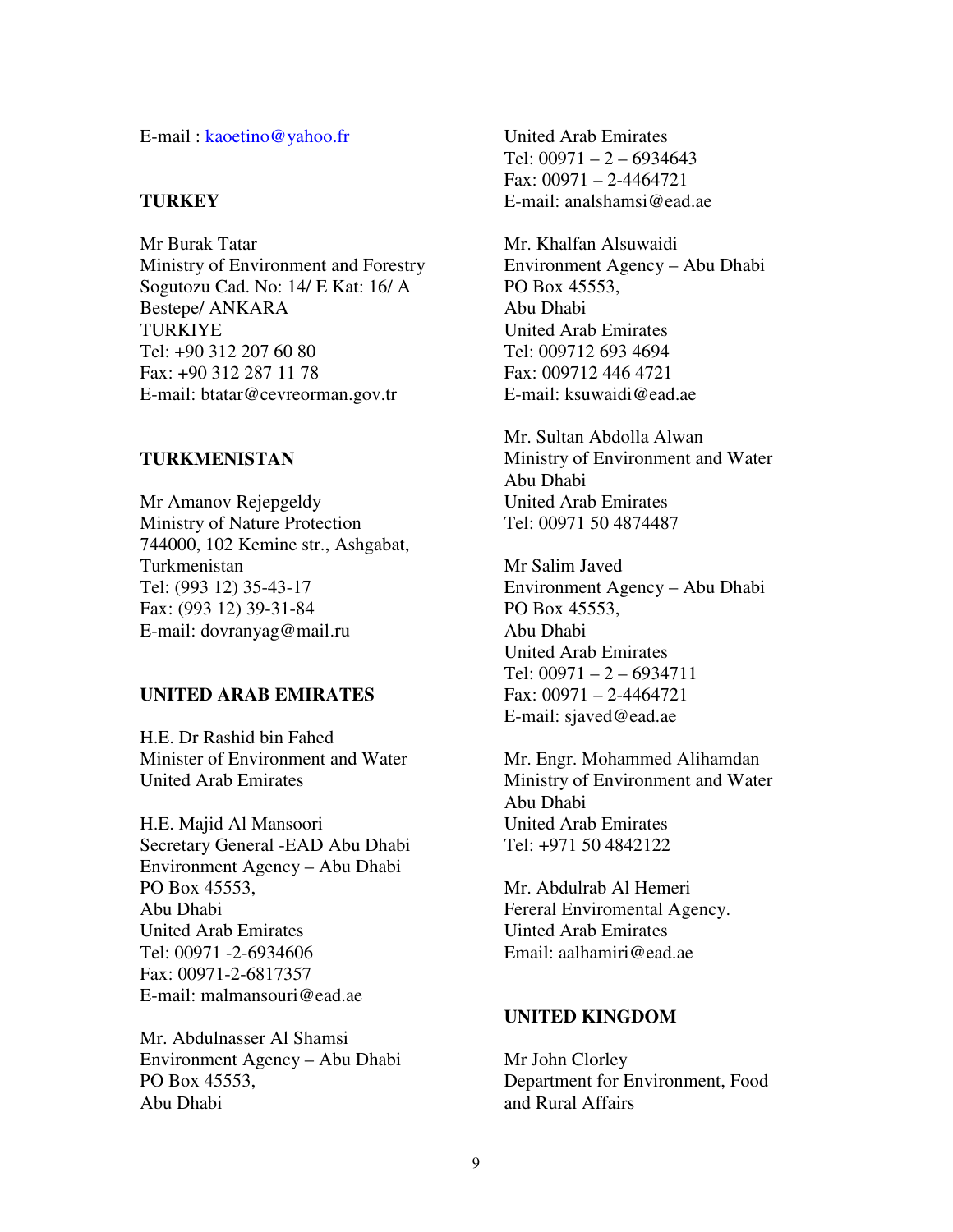Zone 1/11, Temple Quay House, 2 The Square, Temple Quay, Bristol BS1 6EB, United Kingdom Tel: 44 (0) 117 372 8702 Fax: 44 (0) 117 372 8508 E-mail: john.clorley@defra.gsi.gov.uk

Mr David Wootton Department for Environment, Food and Rural Affairs Zone 1/10, Temple Quay House, 2 The Square, Temple Quay, Bristol, BS1 6EB, United Kingdom Tel: 44 (0) 117 372 8686 Fax: 44 (0) 117 372 8688 E-mail: dave.wootton@defra.gsi.gov.uk

Mr David Stroud UK Joint Nature Conservation Committee, Monkstone House, City Road, Peterborough, PE1 1JY, United Kingdom Tel: +44 1733 562626 Fax: +44 1733 555948 E-mail: David.Stroud@JNCC.gov.uk

Mrs Clare Hamilton UK Department for Environment, Food and Rural Affairs Area 4 E, 3-8 Whitehall Place, London SW1A 2 HH UK Tel: +44 203 014 3128 Fax: +44 203 014 3170 E-mail: Clare.Hamilton@defra.gsi.gov.uk

#### **YEMEN**

H.E. Mr Abdulrahman Al-Eryani Minister of Water and Environment Ministry of Water and Environment P.O. Box 19237 Sana'a Yemen Tel: (+967 1) 418290-418289 Fax: (+967 1) 418285 E-mail:af.eryani@gmail.com; environment@yemen.net.ye

Mr Ali Al-Ansi The Parliament/ Committee of Water and Environment P.O. Box 10442 Sana'a Yemen Tel: (+967 1) 711303004 Fax: (+967 1) 309075 E-mail: ali.hussein4@gawab.com; ghn4@gawab.com

Mr Galal Al-Harogi Environment Protection Authority/ Ministry of Water and Environment P.O. Box 10442 Sana'a Yemen Tel: (+967 1) 207816 Fax: (+967 1) 207327 – 309075 E-mail: g\_hng@yahoo.com/ ghn4@gawab.com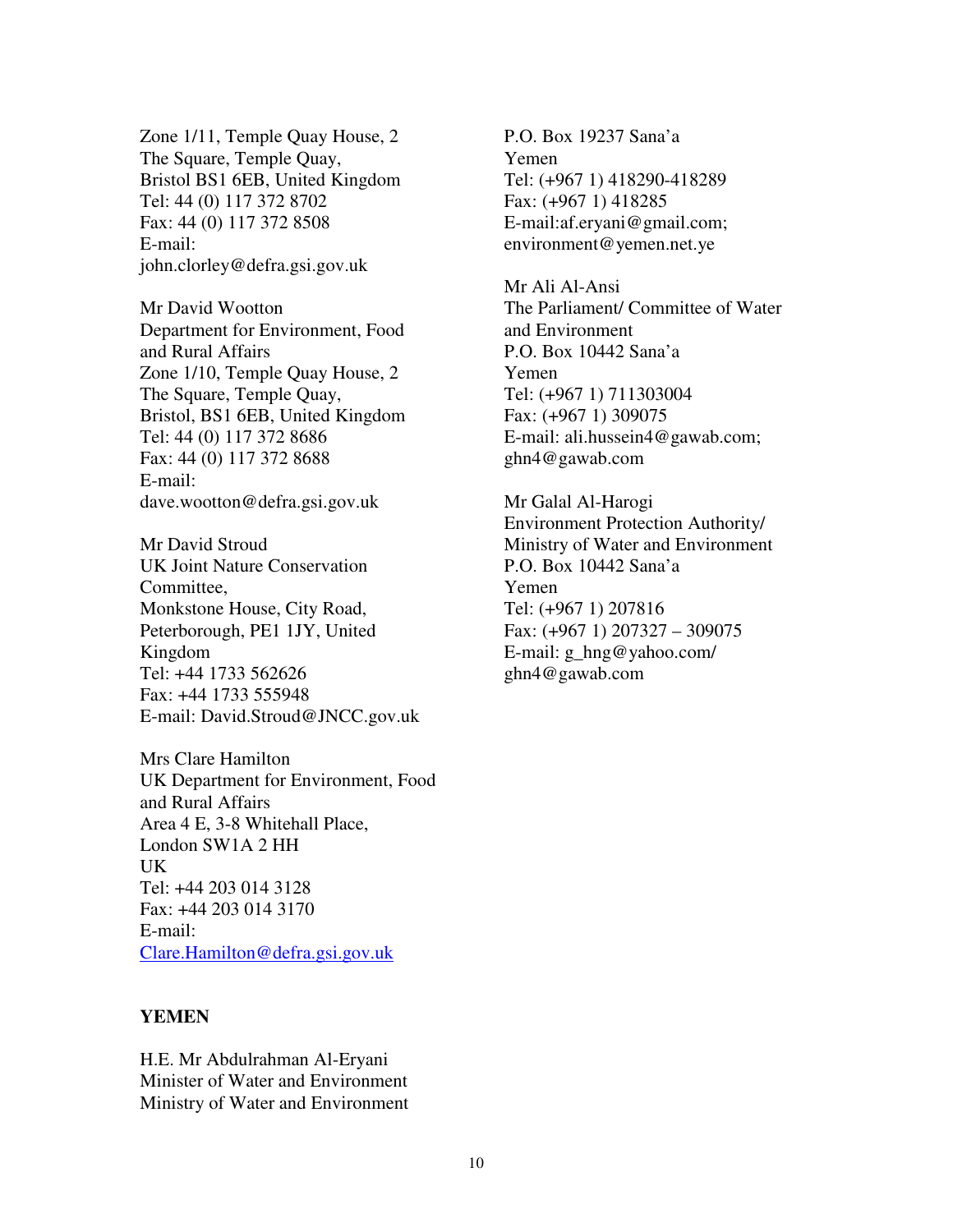#### **Non-governmental organisations**

## **ARMENIAN SOCIETY FOR THE PROTECTION OF BIRDS (ASPB/ BirdLife Armenia)**

Dr Mamikon Ghasabyan Armenian Society for the Protection of Birds (ASPB/ BirdLife Armenia) Garegin Njdeh 27/2, 10, Yerevan, 0026, Armenia Tel: +374 10 22 65 41 Fax: +374 10 22 65 41 E-mail: armbirds@yahoo.com

#### **AZERBAIJAN ORNITHOLOGICAL SOCIETY**

Elchin Sultanov Azerbaijan Ornithological Society AZ1001, Mukhtarov str. 13., apt.16. Baku Azerbaijan Republic Tel : +994-12-4800495 (office) +994-50-3161651 E-mail : elchin\_sultanov@aos.az; sultanov@azdata.net

#### **BIRDLIFE INTERNATIONAL**

Mr John O'Sullivan BirdLife International RSPB, The Lodge, SANDY, Beds., SG19 2DL, UK Tel: +44 1767 680551 Fax: +44 1767 683211 E-mail: john.osullivan@rspb.org.uk

## **FACE (Federation of Associations for Hunting and Conservation of the EU)**

Mr Angus Middleton FACE Rue F Pelletier 82, Brussels, B1030 Belgium Tel: +3227326900 Fax: +3227327072 E-mail: conservation@face.eu

## **FALCON FOUNDATION INTERNATIONAL – PAKISTAN**

Brigadier (Retired) Mukhtar Ahmed President 216 Upper MAll Lahore Pakistan Tel : +92 42 5711979 Fax : 009242 5712293 E-mail : muktar@thuraya.com.pk

### **INTERNATIONAL FUND FOR ANIMAL WELFARE**

Azzedine Downes International Fund for Animal Welfare P.O box: 43756 Dubai UAE Tel: 00 971 50 5044714 Fax: 00 971 43540461 E-mail: adownes@ifaw.org

Elsayed Mohamed International Fund for Animal Welfare P.O box: 43756 Dubai UAE Tel: 00 971 50 7870875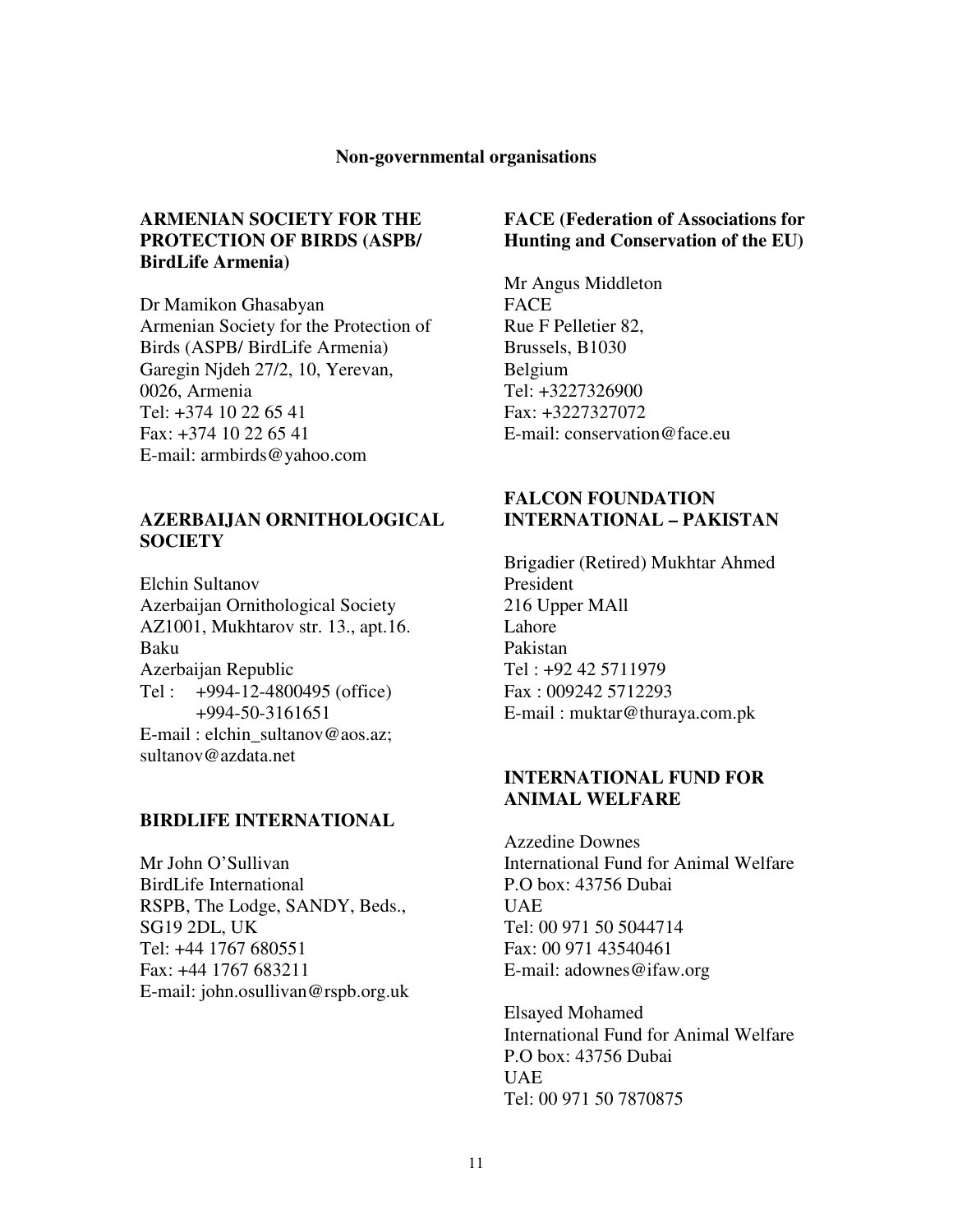Fax: 00 971 43540461 E-mail: emohamed@ifaw.org

# **INTERNATIONAL WILDLIFE CONSULTANTS (UK) Ltd**

Dr Nick Fox International Wildlife Consultants (UK) Ltd Penllynin Farm, Llysonne Road, Carmarthen, SA33 5EH United Kingdom Tel: (00 44) +1267 233 864 Fax: (00 44) +1267 233934 E-mail: office@falcons.co.uk

Dr Andrew Dixon International Wildlife Consultants (UK) Ltd Penllynin Farm, Llysonnen Road, Carmarthen, SA33 5EH United Kingdom Tel: (00 44) +1267 233 864 Fax: (00 44) +1267 233934 E-mail: falco@falcons.co.uk

#### **MONGOLIA**

Ms Gantsetseg Dorjsuren Ministry of Nature and Environment Government Building-3 Baga toiruu-44 Ulaanbaatar, Mongolia 210620A Tel: 976-51-263341 Fax: 976-11-321401 E-mail: mne@mongol.net

Mr Zorigt Tsend Environment and Future NGO Government Building-3 Baga toiruu-44 Ulaanbaatar, Mongolia 210620A

Tel: 976-99115201 Fax: 976-11-321401 E-mail: mne@mongol.net

## **RUSSIAN BIRD CONSERVATION UNION (Saratov branch)**

Mr Alexander Antonchikov Russian Bird Conservation Union (Saratov branch), Nature Conservation Committee of Saratov region Ul. 2-ya Sadovaya 36/40-135, Saratov, Russia 410017 Tel: +78452 523424: 07946550211 Fax: +7 8452 523424 E-mail: rbcusb@yandex.ru

# **THE INTERNATIONAL ASSOCIATION FOR FALCONRY AND CONSERVATION OF BIRDS OF PREY**

Mr Christian de Coune Administrateur The International Association for Falconry and Conservation of Birds of Prey ˝Le Cochetay" Thier des Forges, 85 B-4140 Gomzé-Andoumont Belgium Tel: 00.32.476 46 14 24 Fax: 00.32.2 687 71 05 E-mail: christian.decoune@belgacom.net

## **UNIVERSITY OF PALERMO**

Mr Guy Duke Co-editor of the Ambio Special Issue Rue Copernic 6 G 1180 Bruxelles Belgium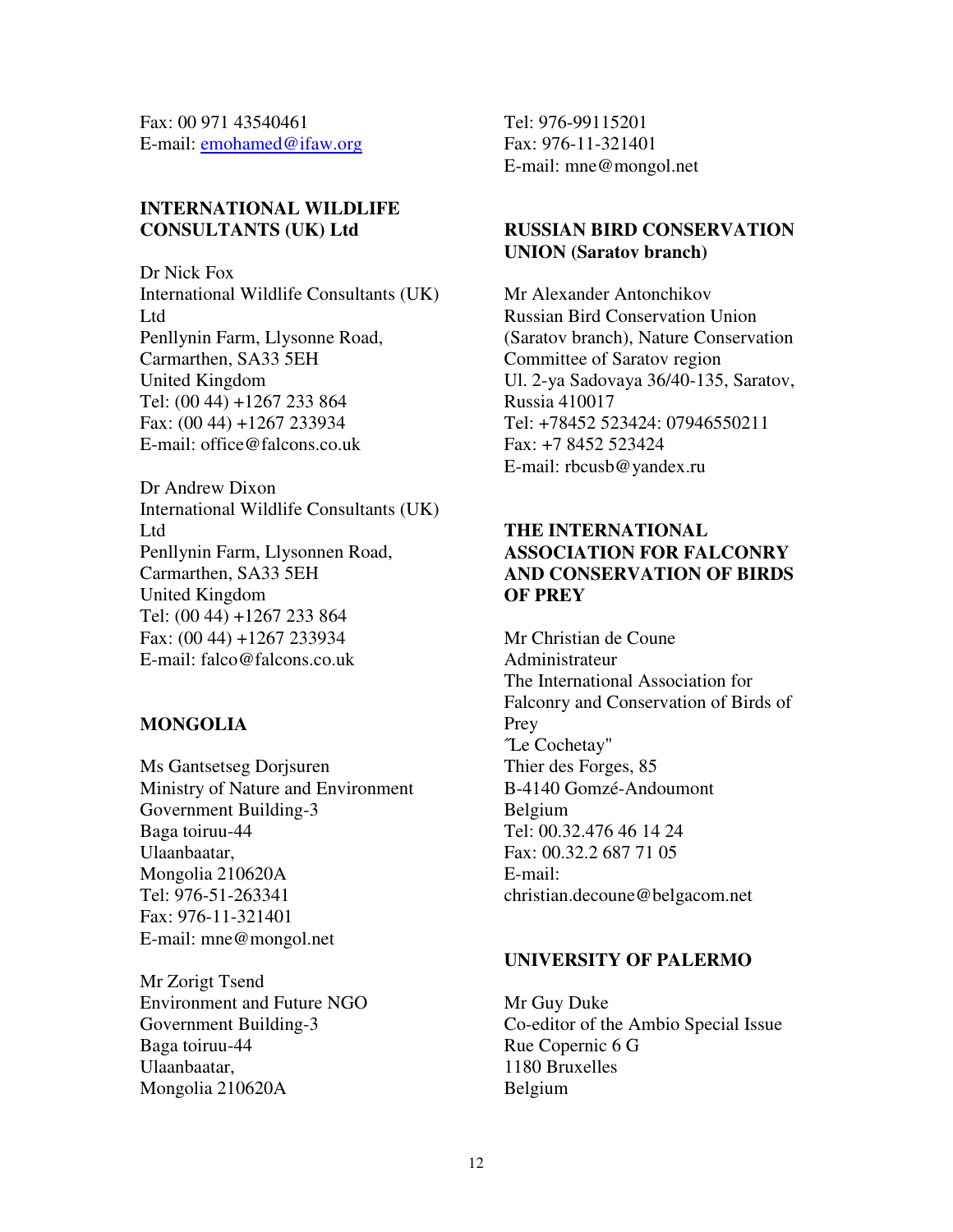Tel: + 32–2–372-9008 Fax: + 32-2-372-9008 E-mail: pmduke@unipa.it

# **WILDLIFE SCIENCE AND CONSERVATION CENTER OF MONGOLIA**

Mr Nyambayar Batbayar Wildlife Science and Conservation Center of Mongolia Institute of Biology, Room #305, MAS Ulaanbaatar, 210351 Mongolia Tel: +976-99257886 Fax: E-mail: bnyamba@magicnet.mn

## **EXPERTS**

Mr Gerard C. Boere Dorrewold 22, 7213 TG Gorssel, **Netherlands** Tel: + 31 575 493644 E-mail: gcboere@planet.nl

Mr Seydina Issa Sylla Wetlands International-Africa Rue 111, zone B Villa 39 B PB 25581 Dakar Senegal

Tel : 00221338691681 Fax : 00221338251292 E-mail : wetlands@orange.sn